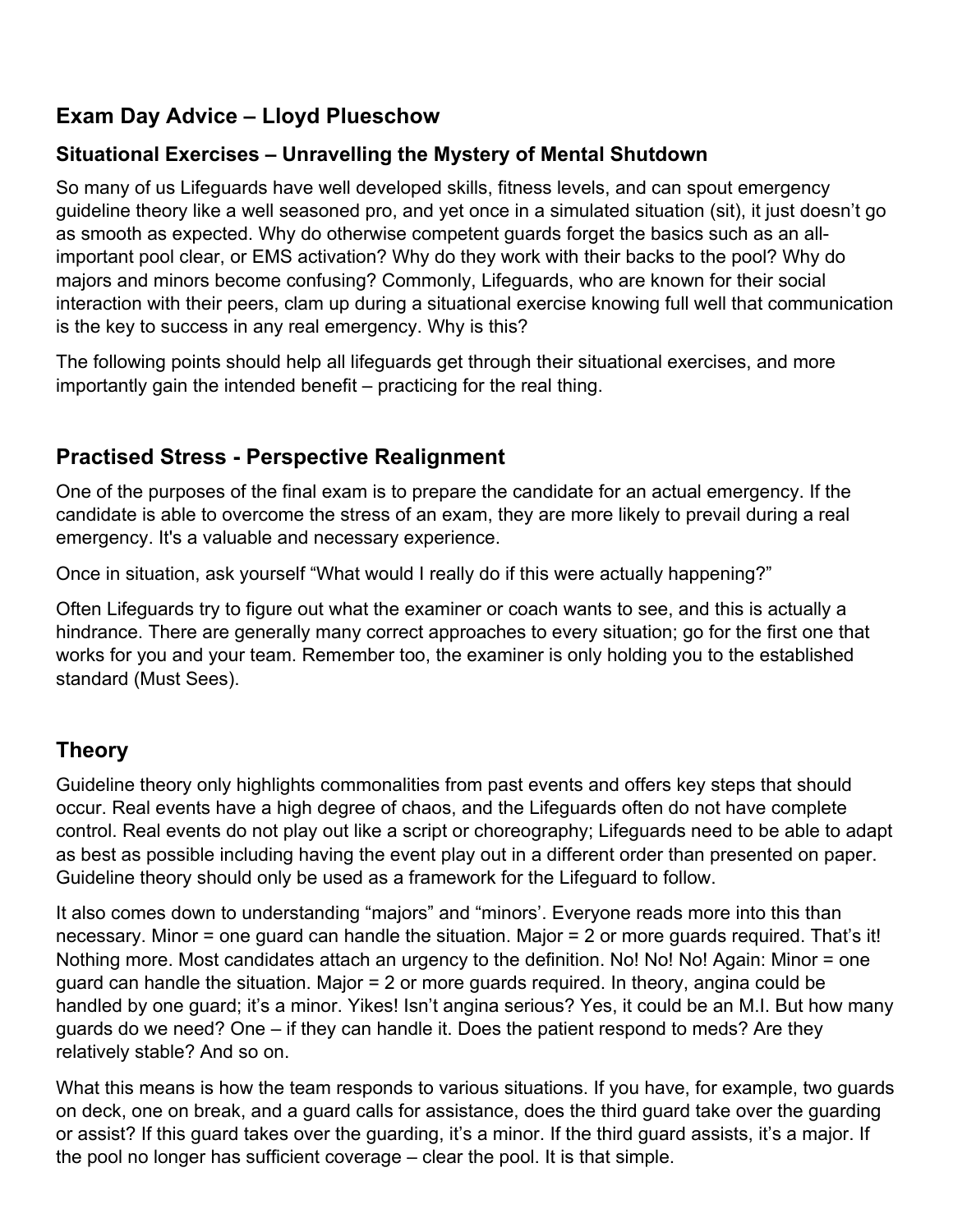Remember as well, that guards don't necessarily show up in tandem or one at a time. Two may respond at the start and then are joined by more guards; perhaps the entire team responses together. This means the team needs to define each role quickly.

#### **When responding to a situation ask yourself, "Is this a major or a minor?"**

Then handle it as such.

Remember that situations are judgment skills exercises. You are in fact problem-solving. This means that it is perfectly acceptable to adapt and take advantage of the circumstances as they unfold.

A good example: Two Lifeguards have just removed an unconscious patient from the water. A third Lifeguard appears with their gloves on and a CPR shield at the ready. Who takes over the patient's head (vitals)? Obviously, the guard that is ready to make any necessary contact with the patient - the one with the gloves and mask.

Other examples may be removing a spinal injured patient from the water first and then calling EMS because you only have two guards or the patient is large and all three guards are required immediately. You may opt to have 2 guards remove the spinal while a 3rd guard controls the deck. So really… there are many good approaches. THINK!

### **Real Versus Simulation**

Real situations have real signals; the blood and pain are real, the injury or illness actually occurred. Situational exercises, no matter how elaborately set up, lack information. So...

## **ASK RELEVANT QUESTIONS DURING THE SITUATION!**

Example:

- "I'm approaching the scene, donning gloves, what do I see?"
- "Is there danger present, is there evidence of trauma suggesting serious injury?"
- "I'm looking at the patient, what do I see?"
- "I'm checking for responsiveness, are they responsive?"
- "I'm checking for breathing, are they breathing? I have a mask if necessary."
- "I'm giving two breaths; do they go in?"
- "I'm checking for signs of circulation, are there signs?"
- "I'm doing a rapid body inspection for deadly bleeds and emergency medical indicators. What do I find?"
- "I've positioned the patient according to their condition and placed a blanket on them. I'm monitoring vitals; are vitals still present?"
- etc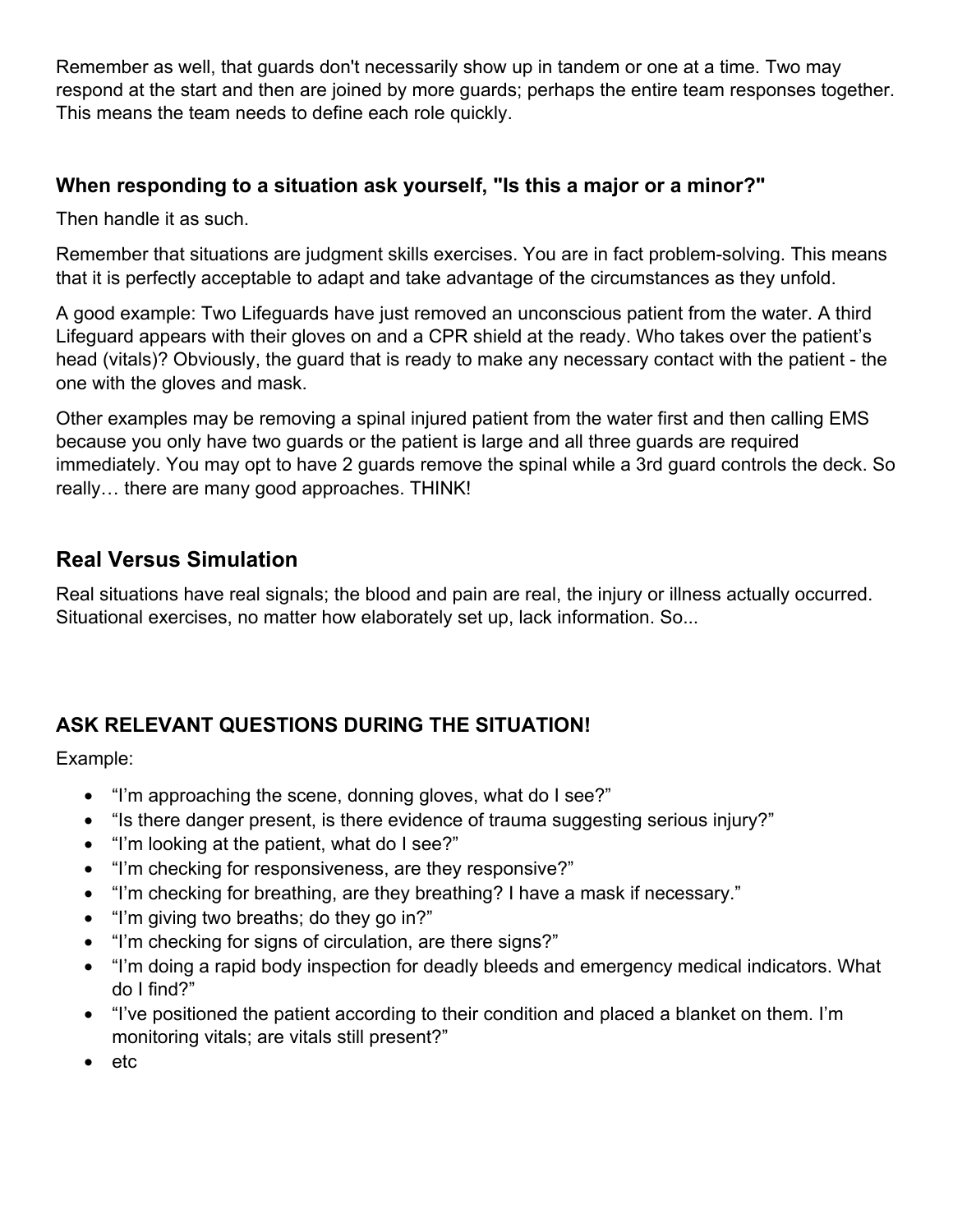### **State What You Are Thinking and What You Are Doing**

Example:

- "I see no obvious danger, I am approaching the scene."
- "This patient is talking. Therefore, they are conscious with an open airway, breathing, and have circulation."
- "I have checked this patient from head to toe and found no injuries or medical tags."
- Etc

Talk to your team mates, and listen to your team mates. This includes speaking up if a team mate is doing something wrong or needs help. Frame criticisms in the form of a request. "The chest strap is next!" The more you communicate with each other, the better the situation will flow.

The best analogy is:

- The team is working on a group project.
- Everyone contributes to the project through discussion and doing their part.
- The rescue leader or team leader makes the final decisions.

Delegate and look or ask for things to do. Successful rescues are a team effort. If your trying to do everything yourself, you're going to be over-tasked and prone to error. If you're just standing there waiting for direction, you're useless; look for the obvious priority task that requires attention and then do it! State everything you're doing to the team or team leader.

**Actually** perform the skills, where practical, as opposed to just stating them.

Keep an eye on each other during your scanning. If a team mate looks tied up for more that 10 seconds - check it out.

Be aware of what is going on around you at all times. Lifeguards often develop a tunnel-vision like mentality during a situation, focusing only on what is in front of them and tuning out everything else. While it is important to focus on the patient, the lifeguard must also filter out important information that is occurring during the emergency. This includes cueing to the two-way radios, reports or requests from team mates, public address announcements, crowd control problems, unsafe conditions, tasks that require attention, poor performance from another Lifeguard, etc.